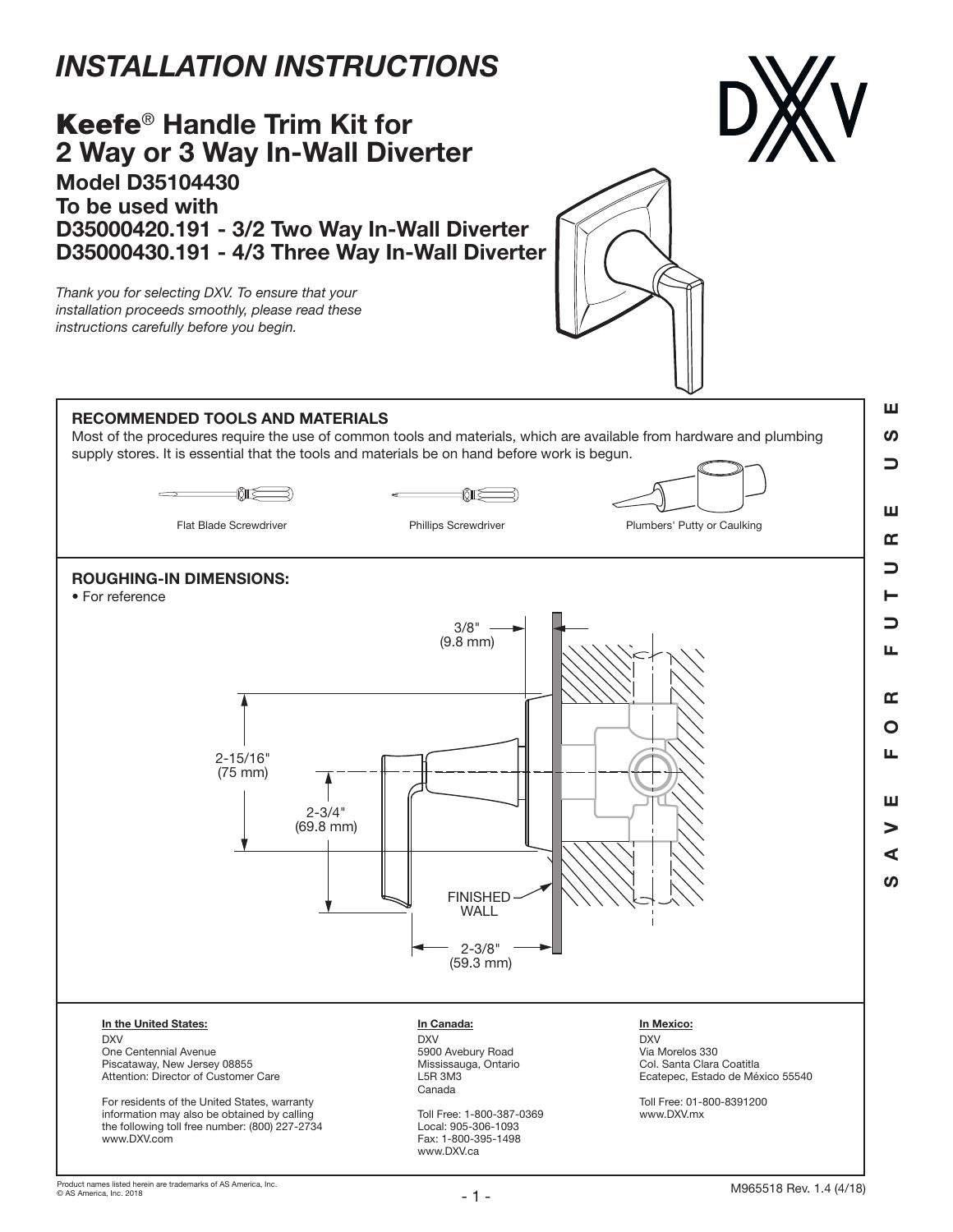## 1 INSTALL VALVE TRIM TWO-WAY OR THREE-WAYE DIVERTER VALVE

CAUTION Turn off hot and cold water

- Twist and pull off PLASTER GUARD (1). (TWO AND THREE WAY VALVES) Install ESCUTCHEON (4) onto ESCUTCHEON HOLDER (2). Fig. A.
- Thread ESCUTCHEON HOLDER (2) with ESCUTCHEON (4) onto DIVERTER VALVE (3) until ESCUTCHEON (4) is flush against finished wall. Fig. B.
- Turn VALVE STEM (5) clockwise to the off position. Align LEVER HANDLE ASSEMBLY (6) as shown or as desired and install HANDLE ASSEMBLY (6) onto VALVE STEM (5). Thread HANDLE BASE (7) clockwise onto HANDLE ADAPTER (2) until seated tightly against stop. Fig. C.
- Installation complete. Test Valve. Fig. D.